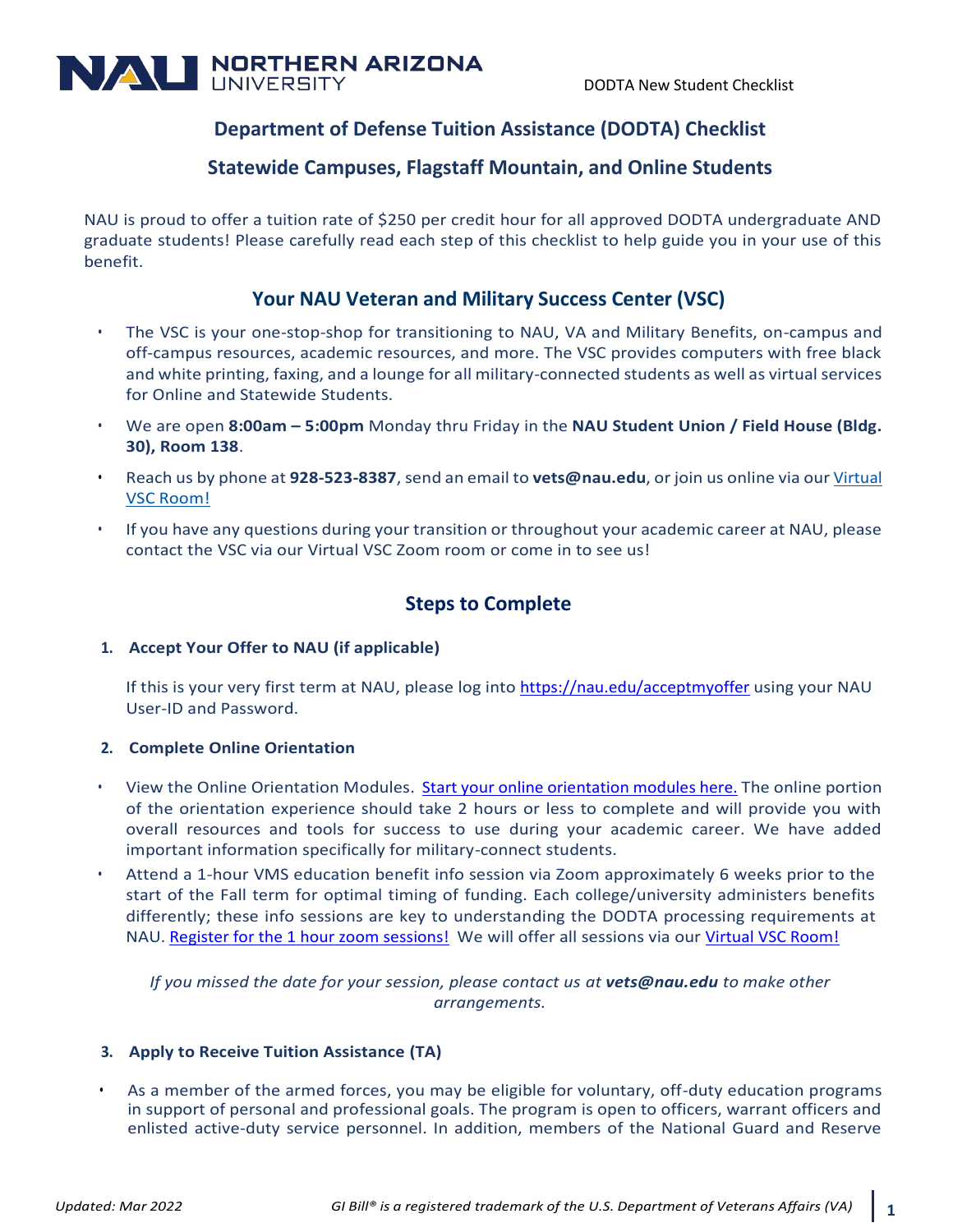# **NALI NORTHERN ARIZONA**

Components may be eligible for TA based on their service eligibility. Learn more about the Department of Defense Tuition Assistance (DODTA) program by contacting your duty station Education Support office (ESO) and/or visit the DoD website [here.](https://www.dantes.doded.mil/FinancialAid/MilitaryTuitionAssistance.html)

- Courses will be considered eligible for TA if they are:
	- Part of an individual's **evaluated education plan;**
	- Prerequisites for courses within the individual's **evaluated education plan**, or;
	- Required for acceptance into a higher-level degree program unless otherwise specified by Service regulations.
	- All Military TA must be requested and approved prior to the start of the course. TA is approved on a course-by-course basis and only for the specific courses(s) and class dates. Ensure the class start and end dates are accurate.

#### **4. Submit your TA Authorization form to NAU**

- Once you receive your DODTA authorization form, please submit your form [here.](https://cas.nau.edu/cas/login?service=https%3a%2f%2fonbase.nau.edu%2fappnet%2fUnityForm.aspx%3fd1%3dARllKzPSil5rfLijNHGFEXndGxuZio0jJSah0JEmhku30i%252fwZ5Ju6GLFR3wnxKtsVCEzXV5Z8Hx1PzMbUMyZ%252fEuTbYISbhUSE%252begD6IKCljx0Jw%252fffTL92jkmWYgxbF75J4wfhg6wMA2hEZJOelJf7X7swcj0Hxo59w9F57nZfzbglLLaPY404c5gEuoOCoJrIjsD2ZI1HI2f%252bccUaJg5lnB%252fK%252bLYmPUNr91XsL7N%252fIl) If you run into any issued submitting your form through the OnBase portal, please contact our office at dodta@nau.edu or 928-523-8387.
- Once the VSC receives and reviews your TA Authorization form for accurate course dates, we will adjust your tuition rate to \$250 per credit-hour. Please allow 3 business days for our office to process this tuition rate change.
- NAU will then defer your tuition and will send an invoice for payment to your Military Branch of Service. **NOTE:** You will be responsible for paying anything outside of tuition, including course and all institutional FEES.
- **PLEASE NOTE:** The adjusted \$250 per credit rate is only eligible for the applicable term and courses specifically listed on form. Each term, a new TA Authorization form must be submitted to receive the TA rate for eligible courses.

#### **5. Submit your courses for certification through your NAU student center (LOUIE)**

In order for NAU to initiate and administer your military benefits, this step is required. This process provides NAU verified permission to submit your request for said benefits and ensures that courses you are taking are part of your degree progression plan as is a Federal requirement. Additionally, this will ensure you are added to our student group providing the coveted benefit of EARLY REGISTRATION for all future terms at NAU.

Visit: [https://www.peoplesoft.nau.edu](https://www.peoplesoft.nau.edu/)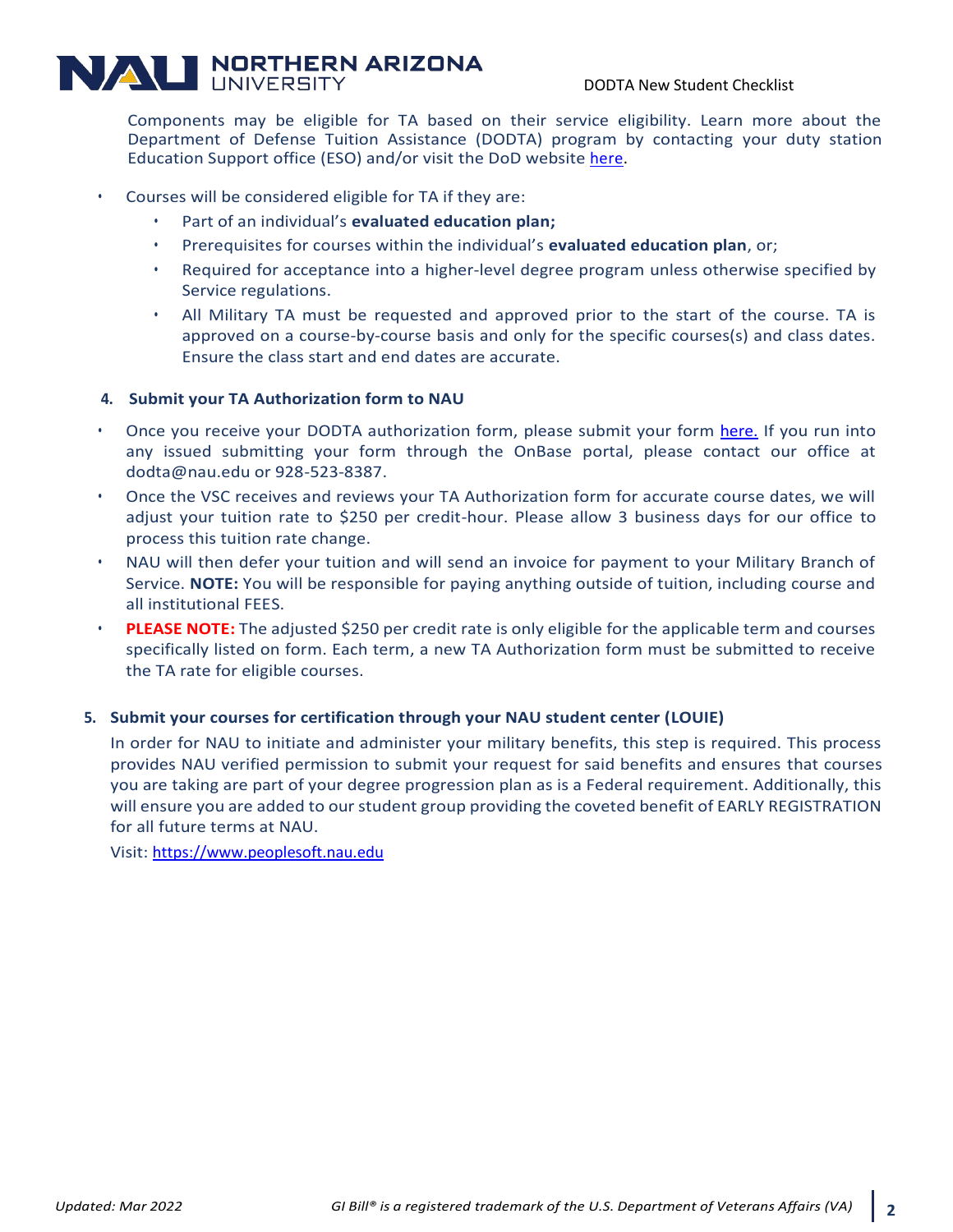

| ▼ Student Home                                                                                                              |                                                |                                  |                       |
|-----------------------------------------------------------------------------------------------------------------------------|------------------------------------------------|----------------------------------|-----------------------|
| <b>Admissions</b>                                                                                                           | <b>Academic Record</b><br>$\frac{1}{\sqrt{2}}$ | <b>Academic Progress</b>         | <b>Manage Classes</b> |
| Dining, Health and Housing<br><b>EC 11</b>                                                                                  | Profile<br>$\ddot{\bullet}$                    | <b>Tasks</b><br>$\circ$ $\qquad$ | <b>Financial Aid</b>  |
| <b>Financial Account</b><br>To access this information, contact<br>the Bursar's office to complete your<br>account profile. | <b>LOUIE Training</b><br><b>LOUIE</b>          |                                  |                       |

#### **Step 1: Louie Main Menu, Select Academic Record**

#### **Step 2: Select Military Education Benefit, Then Select Term**

| K Student Home                           |                                                             |  |
|------------------------------------------|-------------------------------------------------------------|--|
| <b>Course History</b><br>in 1            |                                                             |  |
| View Grades                              | Veteran Administration Educational Benefit<br>Certification |  |
| View Unofficial Transcript               | Select term for certification                               |  |
| <b>Request Official Transcript</b><br>自己 |                                                             |  |
| <b>Enrollment Verification</b>           |                                                             |  |
| Change of Major                          |                                                             |  |
| <b>Math Placement</b><br>計               |                                                             |  |
| <b>Update Status</b>                     |                                                             |  |
| <b>Military Education Benefit</b>        |                                                             |  |
| G                                        |                                                             |  |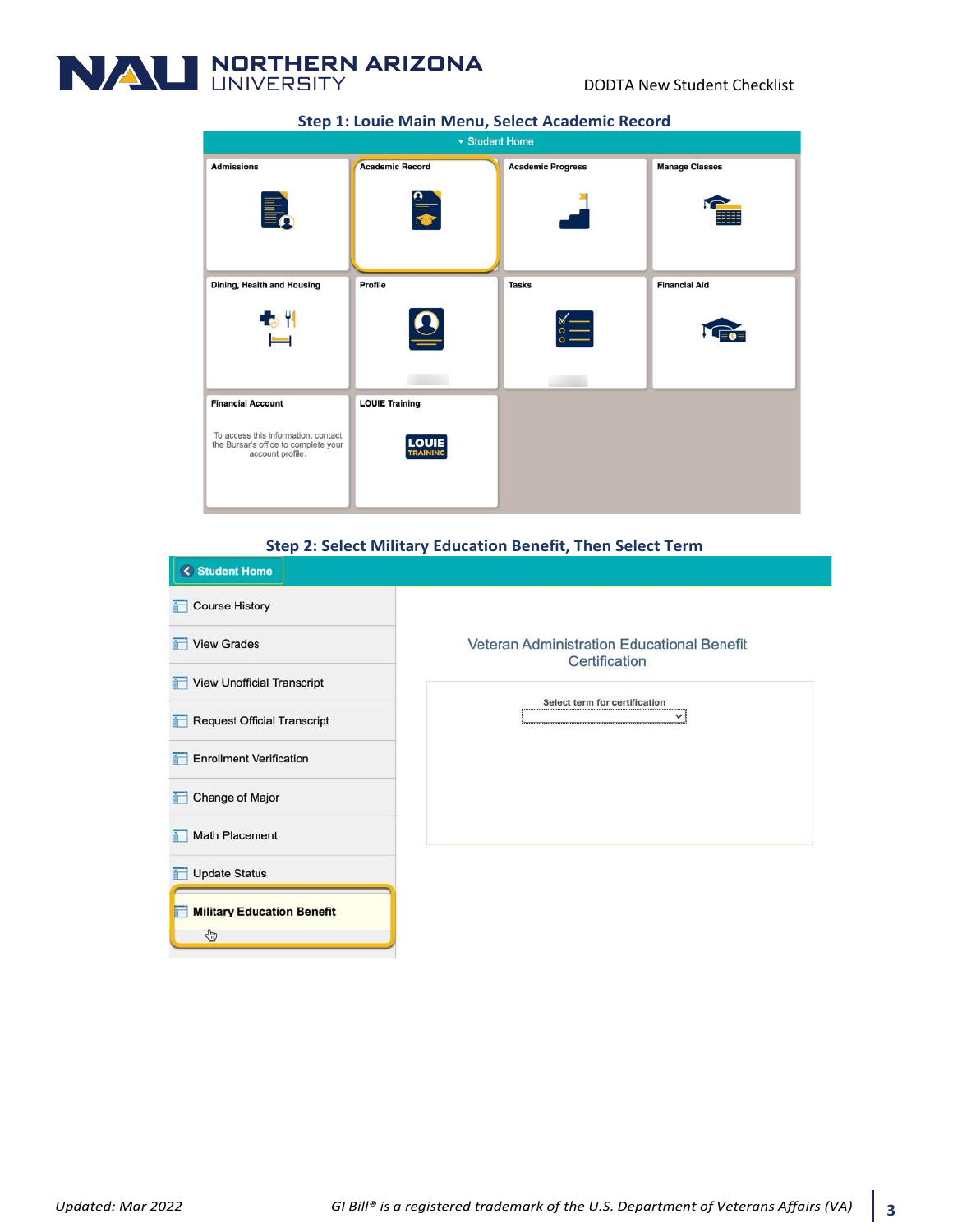# **VALI NORTHERN ARIZONA**

#### **6. PAY the fees due on your account**

Course fees are not covered by TA. You will be responsible for paying anything outside of tuition, including course fees, program fees, and institutional fees.

### **7. TA Free Pay Plans Option for SESSION B course ONLY**

- You have the option to opt into a free payment plan if needed to avoid late fees. This typically only applies to students enrolled in a course that does not begin until after the tuition due date e.g. a second 8-week course (Session B). Student can do this by completing the following:
	- You must pay all class fees associated with the term in question.
	- You must send an email request to dodta@nau.edu before the tuition due date requesting the free TA pay plan.
	- In the email you must also show that you are eligible for TA; this could simply be that you sent in a TA authorization for the first 8-week session or you may show a screen shot showing your TA eligibility.
	- Once the fees are paid in full and TA eligibility is verified, our office will defer your tuition due date. NOTE: Tuition for session B will then be due 2 weeks prior to the first day of class which will allow time to send in your TA authorization.

### **Additional TA** *NEED TO KNOW* **items:**

- **8. Is a "Cost Verification Form" keeping you from getting your DODTA authorization from your ESO or military portal?**
- Some branches require this, and some do not. If you do indeed need a Cost Verification form BEFORE you can get your DODTA authorization, please follow these steps.
- Send an email to: [thirdpartybilling@nau.edu](mailto:thirdpartybilling@nau.edu) from your NAU email with the subject line "Cost Verification Request". In the body of the messages include your name, student ID, and the term or classes for which you need the cost verification.
- Watch for an email in your NAU account from the NAU Third Party Billing Department. This will be the cost verification form and it is generally sent within 3 business days after your request.

### **9. Are you in the National Guard or the Reserves?**

- You may now utilize The Montgomery GI Bill [Selected Reserve \(MGIB-SR, Chapter 1606\)](https://www.benefits.va.gov/BENEFITS/factsheets/education/CH1606.pdf) at the same time as utilizing DODTA. Contact the VSC office at 928-523-8387 or email vets@nau.edu to indicate that you will be using BOTH benefits.
- Arizona National Guardsman may be eligible for **State Tuition Reimbursement** | Department of [Emergency and Military Affairs \(az.gov\).](https://dema.az.gov/state-tuition-reimbursement?msclkid=5d959de1ad5011eca888b74a681b8c89) This program is not administered by NAU and is a separate program from DOD Tuition Assistance.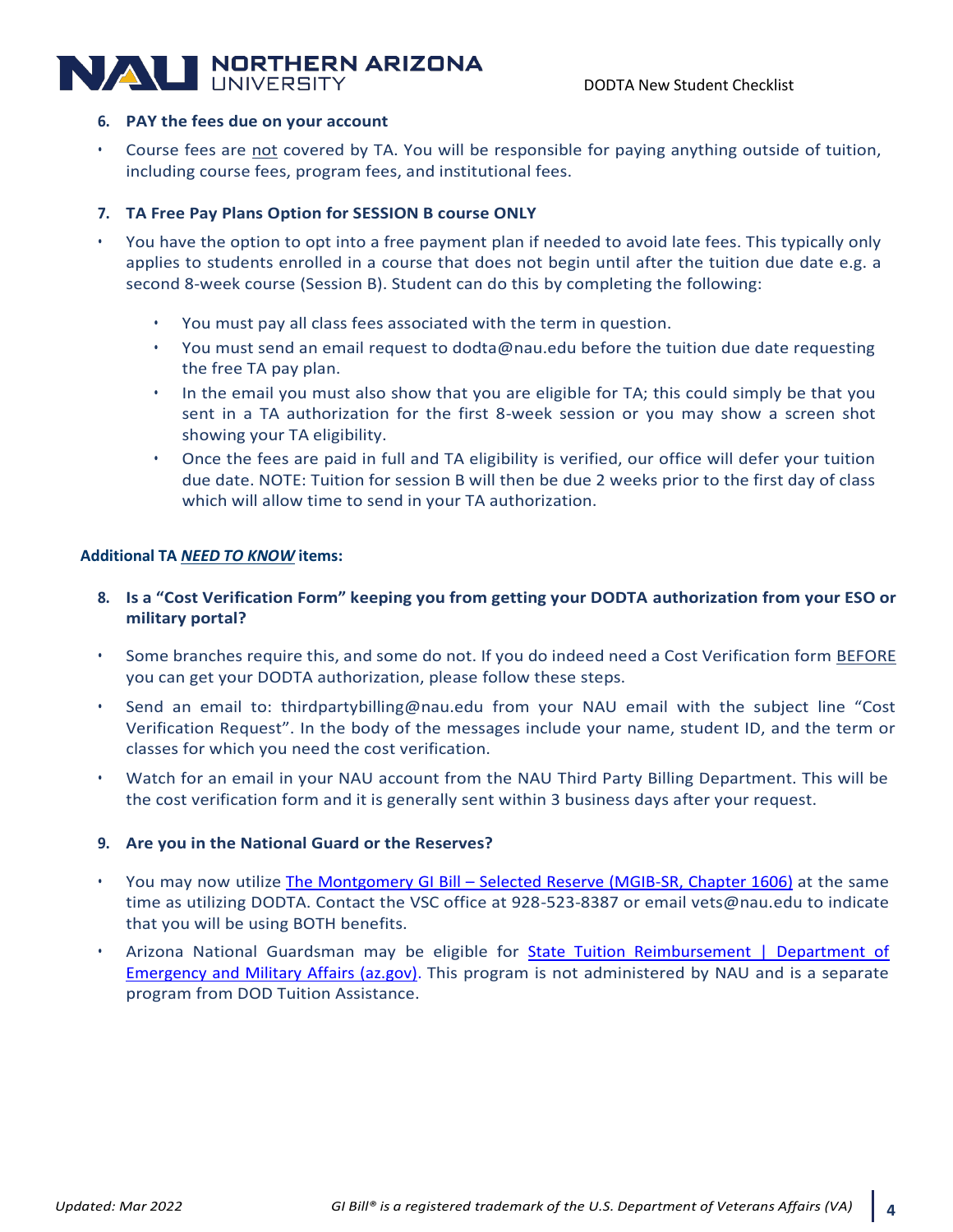# **NALI NORTHERN ARIZONA**

### **10. Do you need a program plan/degree plan for your ESO?**

- You may print out a full degree progression plan by visiting the NAU catalog and choosing your major. This document should not be used by your service's education advisor as the approved education plan.
- For undergraduate degrees, NAU uses the Academic Advising Report (AAR) as the official evaluated education plan for your selected degree program. An undergraduate student can print the AAR from their LOUIE account under the Academic Advising Report (AAR) tab or you may reach out to your academic advisor for further assistance.
- For graduate degrees, NAU uses the current Program of Study for the specific degree. A graduate student can print the official Program of Study from [https://nau.edu/graduate-college/programs-of](https://nau.edu/graduate-college/programs-of-study/)[study/.](https://nau.edu/graduate-college/programs-of-study/) The student and/or the advisor can download the template at any time and fill it out with their information.

### **11. TOP UP Program**

- DODTA can now be used with GI Bill® Chapter 1606, however, DODTA is rarely allowed to be used in conjunction with GI Bill® Chapter 33 or Chapter 30.
- Using Top-Up benefits may be an option if you plan to use tuition assistance (TA) to complete a degree program while on active duty, and don't plan to continue your education after service. Topup can also be helpful for just taking a few courses with TA while on active duty. This way you can save most of your GI Bill benefits for after service to complete your education program.
- To learn more about TA Top Up, visit [https://www.benefits.va.gov/gibill/tuition\\_assistance.asp](https://www.benefits.va.gov/gibill/tuition_assistance.asp)

### **12. Personalized Learning**

• This program is a self-paced blend of traditional academic learning and real work experience. Designed for a less traditional more dynamic learning environment for students with the personal drive and time management skills capable of Student Veteran Checklist 4 making efficient use of this unique opportunity. However, this program is NOT covered by DODTA benefits.

### **13. Posting of Grades**

• Grades are posted within the allotted time designated by your branch of service via the student's military service portal. If grades are not posted by the deadline, please email **dodta@nau.edu.**

### **14. Dropping Classes**

- Dropping a Class **before the add/drop date**: If you drop your course before the deadline, no further action is needed as we will not invoice your branch of service if you are not enrolled in a class.
- Dropping a Class **AFTER the add/drop date**: If you drop a class after the add/drop date, you must send an email to [dodta@nau.edu w](mailto:%20dodta@nau.edu)ith the name of the class(es) you are dropping and the reason. There may be financial implications associated with dropping class(es) after the add/drop date. Please feel free to contact the VSC for guidance in this process.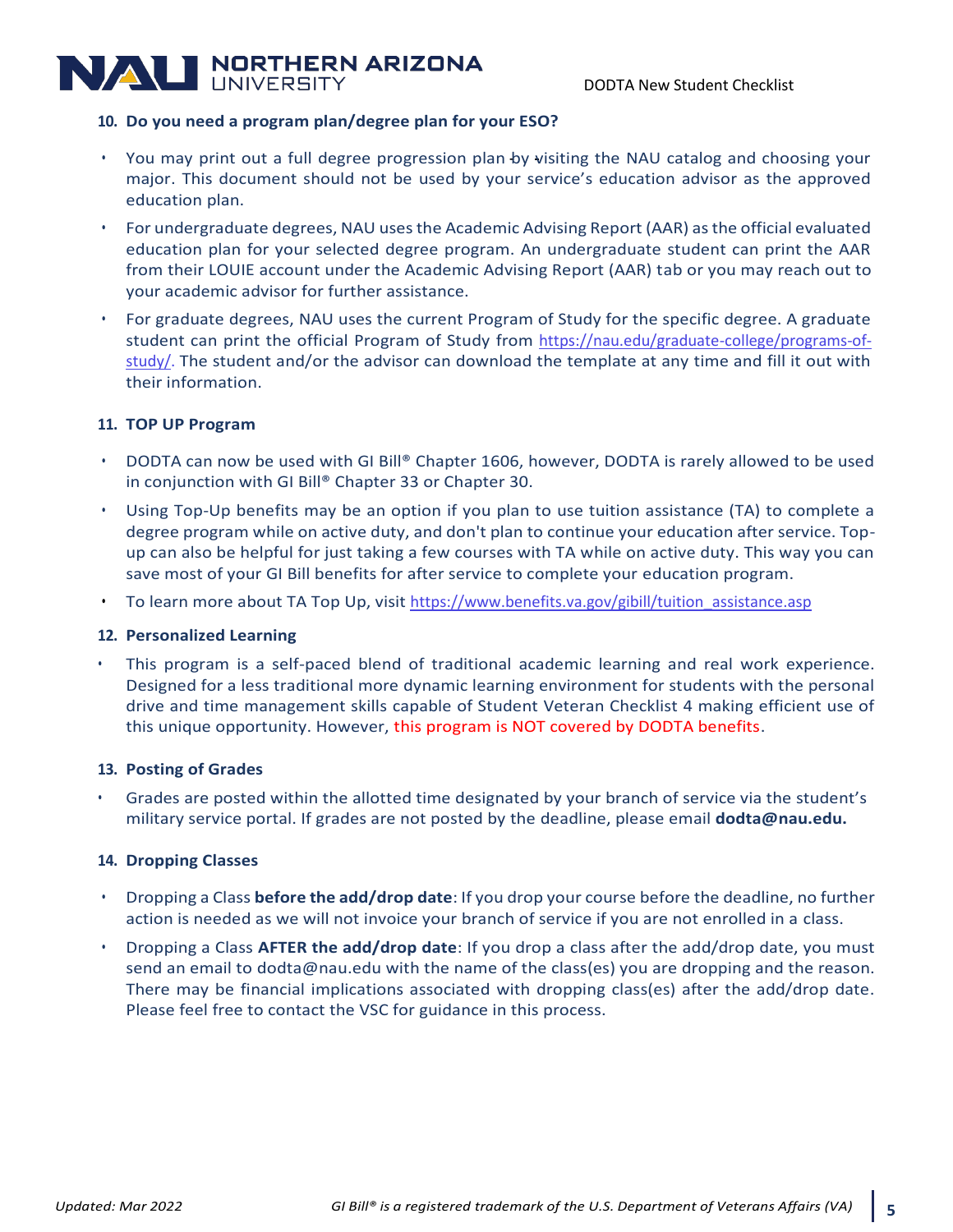# **NALI NORTHERN ARIZONA**

### **15. Reporting completed certificates or degree programs:**

• NAU will report to the Service concerned those TA recipients who have completed a certificate or degree program. Reporting will occur at least annually and include the degree level, major, and program requirements completion date at minimum. Each service has specific reporting requirements. If your certificate or diploma is not reported in a timely manner, please email **[dodta@nau.edu](mailto:dodta@nau.edu)**.

### **16. Financial Aid**

- All students should complete the Free Application for Federal Student Aid (FAFSA) at https:// fafsa.ed.gov/. FAFSA determines your eligibility for federal student loans as well as state/federal grants (grants = money you do not pay back), and also is a requirement for many scholarships.
- Make sure to report any veteran/military benefits you will be receiving. Financial Aid is initially based on your "prior-prior year's earnings." If this doesn't accurately reflect your income at the time you will be taking classes, talk with the VSC and we will provide information on the Financial Aid appeal process through the NAU Financial Aid Office to have your award reassessed.
- FAFSA opens October 1st each year. You will need to re-apply for FAFSA every October and the sooner you complete it, the better in terms of funding availability. \*We suggest marking your calendars as a reminder to do this each October!

## **17. Residency/In-State Tuition Rate:**

• A student is eligible for the \$250 DODTA rate regardless of residency status once a TA Authorization form is submitted. However, if you reside in the state of Arizona and are taking in-person courses, you should complete the residency form in case you're not eligible for the TA rate in future terms.

The form is located here: [https://nau.edu/veteran-and-](https://nau.edu/veteran-and-%20military-services/yellow-ribbon/) [military-services/yellow-ribbon/](https://nau.edu/veteran-and-%20military-services/yellow-ribbon/)

• *The deadline to submit this form is the Add/Drop Date of your first term!*

## *FULLY ONLINE students are charged one rate of tuition not based on residency status and need notapply for in-state tuition rate.*

# **Get Connected**

- Connect with a seasoned student veteran to show you the ropes through the Vet Jack Program. Email us at **[vets@nau.edu](mailto:vets@nau.edu)** and we can get you connected with veteran student mentor based on your academic field of interest.
- Join the NAU Chapter of the Student Veterans of America (SVA). Please sign up through **True Blue** Connects to become a member of the NAU SVA. This is a registered student organization on campus to support and promote the veteran perspective on campus. You will receive emails highlighting our monthly social and university events. You can also find us on [Facebook.](https://m.facebook.com/groups/nau.sva)
- Learn about other organization/clubs on campus on TRUE BLUE [connects](https://nau.campuslabs.com/engage/)
- **Northern Arizona TRIO Veterans Upward Bound (VUB):** This program is designed to help eligible veterans gain a jumpstart in their academic careers. Refresh your academic skills with individualized instruction. Learn time management, financial literacy, and study strategies.

Phone: 928-717-7686 | FAX: 928-776-2083 | Email: [vub@yc.edu <mailto:vub@yc.edu>](mailto:vub@yc.edu) | Website: <https://www.yc.edu/vub>